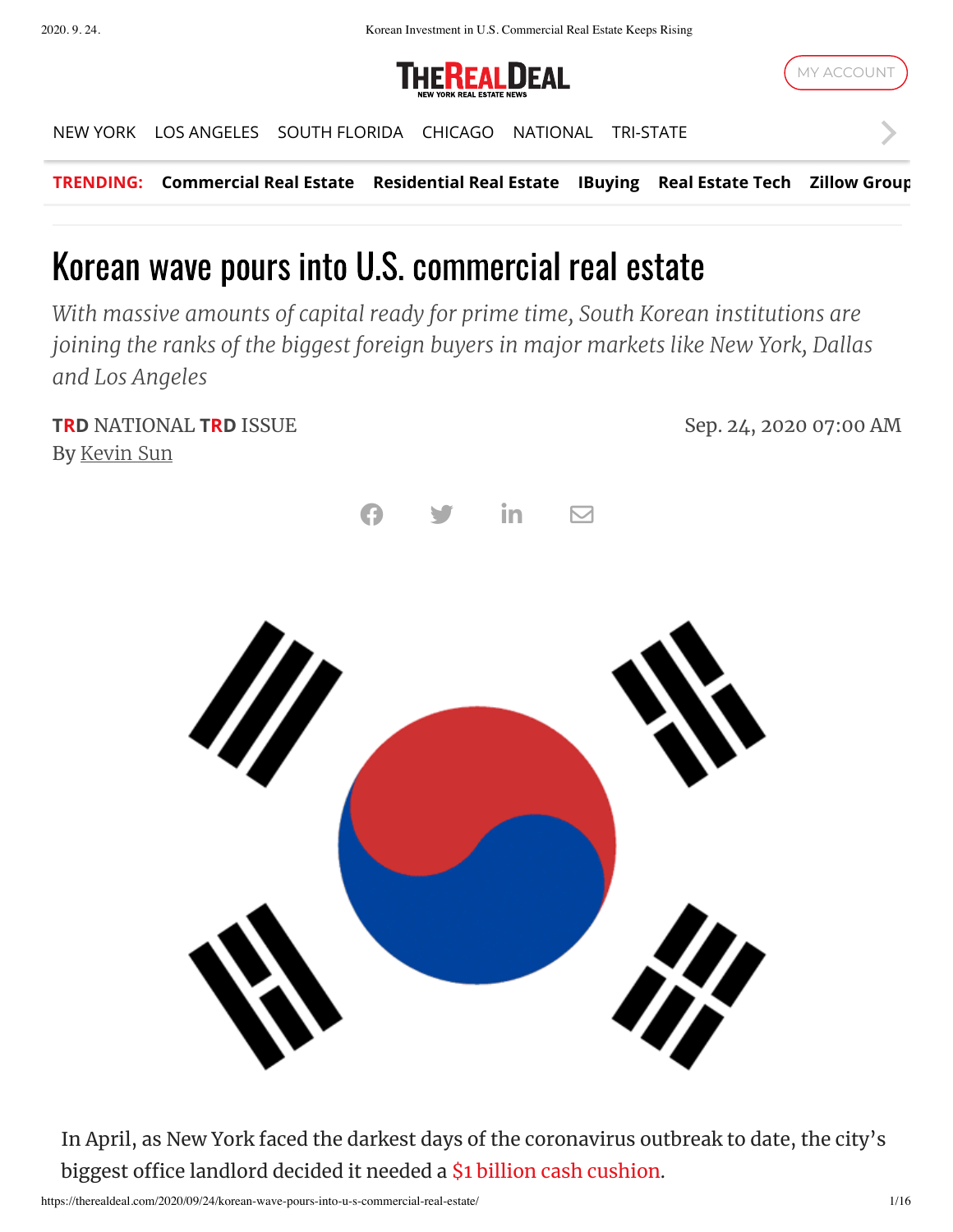SL Green Realty's planned sale of the Daily News Building for \$815 million had fallen through weeks prior, and the real estate investment trust sought to [recapitalize](https://therealdeal.com/2020/03/25/jacob-chetrit-pulls-out-of-815m-daily-news-building-deal-sl-green-keeps-his-35m-deposit/) other assets to shore up its balance sheet for the uncertain times ahead.

That's when an old partner stepped in to lend a helping hand from overseas, providing nearly half of the liquidity the public company was looking for. The South Korean National Pension Service joined Hines in purchasing a 49.5 percent stake in One Madison Avenue, SL Green's 1.4 million-square-foot office development next to Madison Square Park, for \$492 [million](https://therealdeal.com/2020/05/05/sl-green-sells-half-of-one-madison-to-hines-nps-of-korea/).

It marked one of the largest investment sales deals in the U.S. in the second quarter. It also came a few years after South Korea's pension fund poured \$500 million into one of SL Green's other marquee projects  $-$  the 1.6 million-square-foot office tower One Vanderbilt, which opened this month.

With more than \$600 billion in assets under management, the National Pension Service is the world's third-largest pension fund and one of the pioneers of a massive wave of Korean investment in global real estate over the past cycle as other funds, insurance firms, banks and credit unions are getting in on the action.

"They realized that global alternative investment is a great way to have consistent returns that are relatively higher than stocks and bonds, so they added that to the playbook, " said Willow River Capital Management founder Thomas Yoo, who has helped two Korean asset management firms launch their New York offices over the past seven years.

While the buying sprees of Chinese conglomerates may have dominated headlines in the mid-2010s, rising investment from South Korea has helped fill the gap in recent years, after strict capital [controls](https://therealdeal.com/issues_articles/building-a-great-wall-around-money-from-china/) and the ongoing trade war shut down outflows from its larger Asian neighbor.

Asia's fourth-largest economy was the third leading source of cross-border equity investment in U.S. commercial real estate — just behind perennial [front-runners](https://therealdeal.com/issues_articles/nycs-new-global-investment-fix/) Canada and Germany and just ahead of Singapore — between July 2019 and June 2020, according to Real Capital Analytics.

Overall, foreign investment in U.S. commercial real estate totaled \$42.8 billion in the 12 month period RCA analyzed, down 46 percent year-over-year. The bulk of that drop was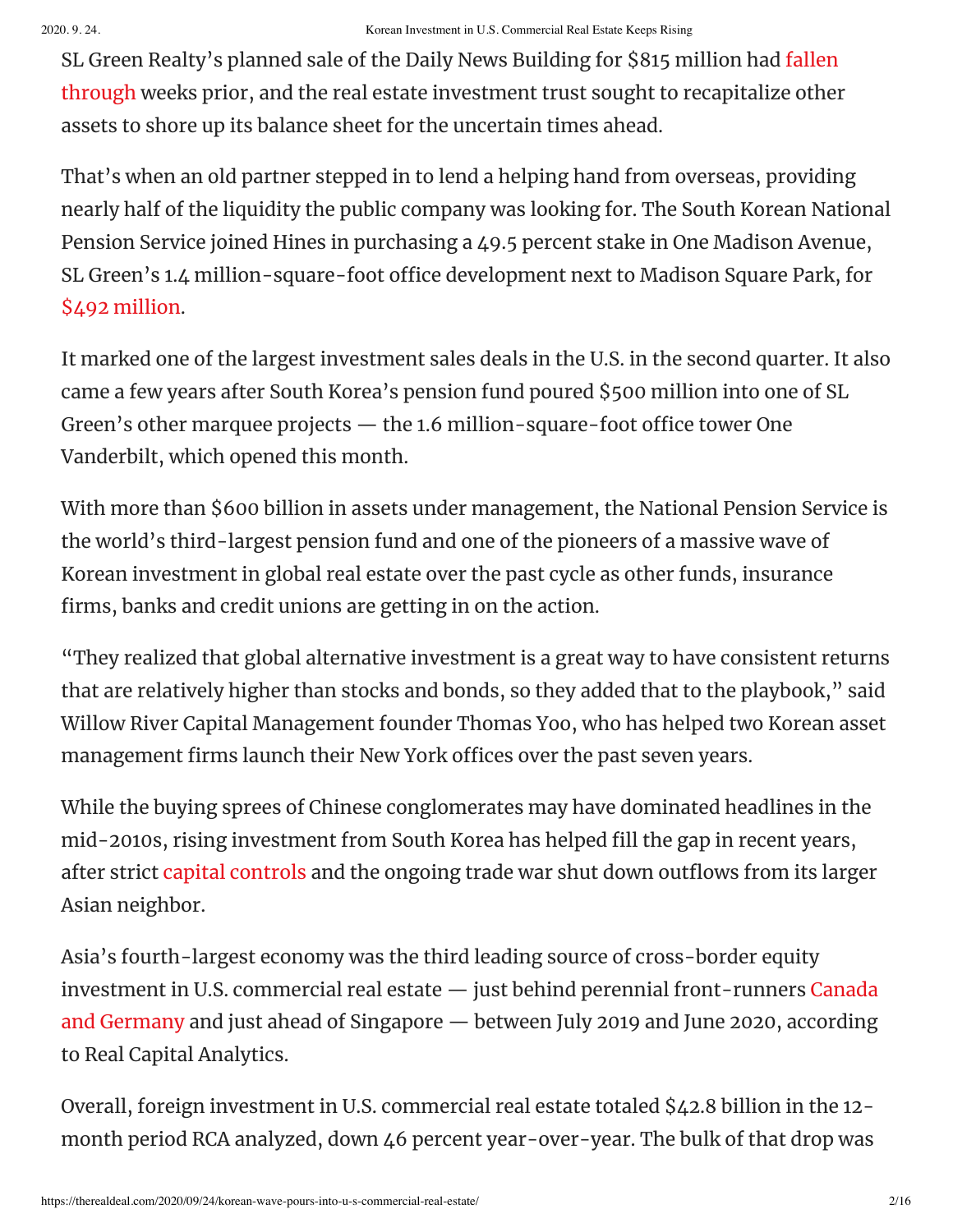driven by a decline in Canadian investment, following Brookfield Asset Management's big company-level acquisitions the year prior, the data shows.

But the \$3.6 billion in Korean investment in major U.S. cities, including New York, Dallas and Los Angeles, fueled a year-over-year increase of about 230 percent for the country. At the same time, Canadian investment dropped 70 percent to a still-massive \$13 billion, while German acquisitions fell by 23 percent to \$4.8 billion in that 12-month period.

"South Korean players have been stalwart global investors for several years, " Tom Leahy, RCA's senior director of EMEA (Europe, the Middle East and Africa) analytics, wrote in a report on the country's record-breaking 2019.

While the country's public funds and large institutions paved the way in the early 2010s, Leahy said, "the investor base has since broadened markedly, reflecting the depth of capital in South Korea … and the drive to diversify."

In the first three quarters of 2019, Korean investors spent \$11.5 billion on commercial real estate outside Asia — more than their peers in China, Hong Kong and Singapore combined, according to the report. The bulk of that investment was directed toward Europe rather than the U.S., due to the high cost of hedging against currency risk.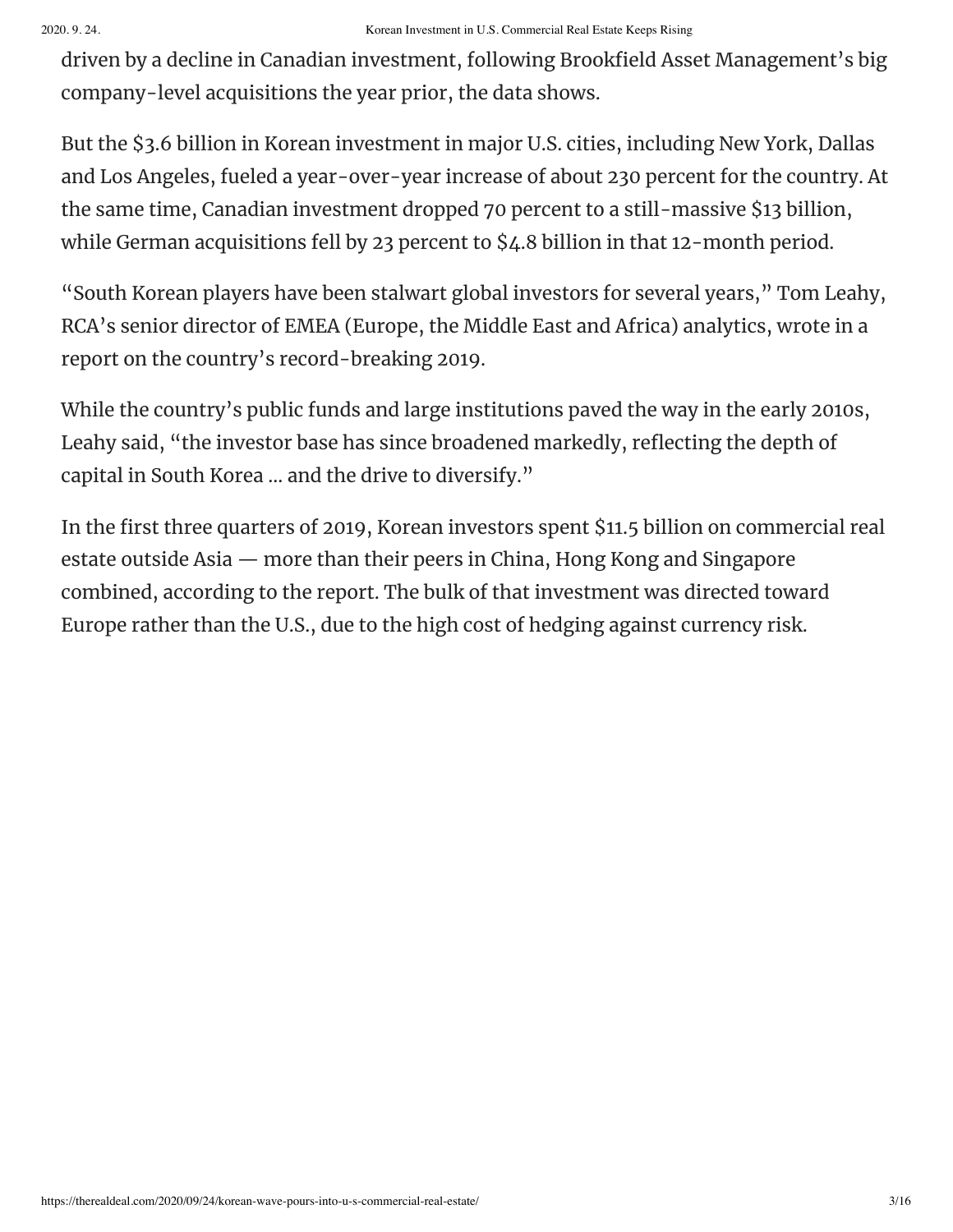

But things started to change last year, as the Federal Reserve began a series of rate cuts that helped bring down those costs, and Korean investors quickly began looking for deals in America once more. As 2020 kicked off, many expected it to be a banner year for South Korean investment in U.S. real estate, Yoo said.

"This was supposed to be the year of investing in the U.S.  $-$  and then the pandemic hit," he said. "The good news is that just recently [Korean investors are] starting to come back. They're saying, 'Enough is enough, we need to do deals.'"

## **Taking stock**

South Korean investments in U.S. commercial real estate had already gained momentum in the months leading up to the Covid crisis, and the One Madison deal helped solidify that after the pandemic and economic fallout began.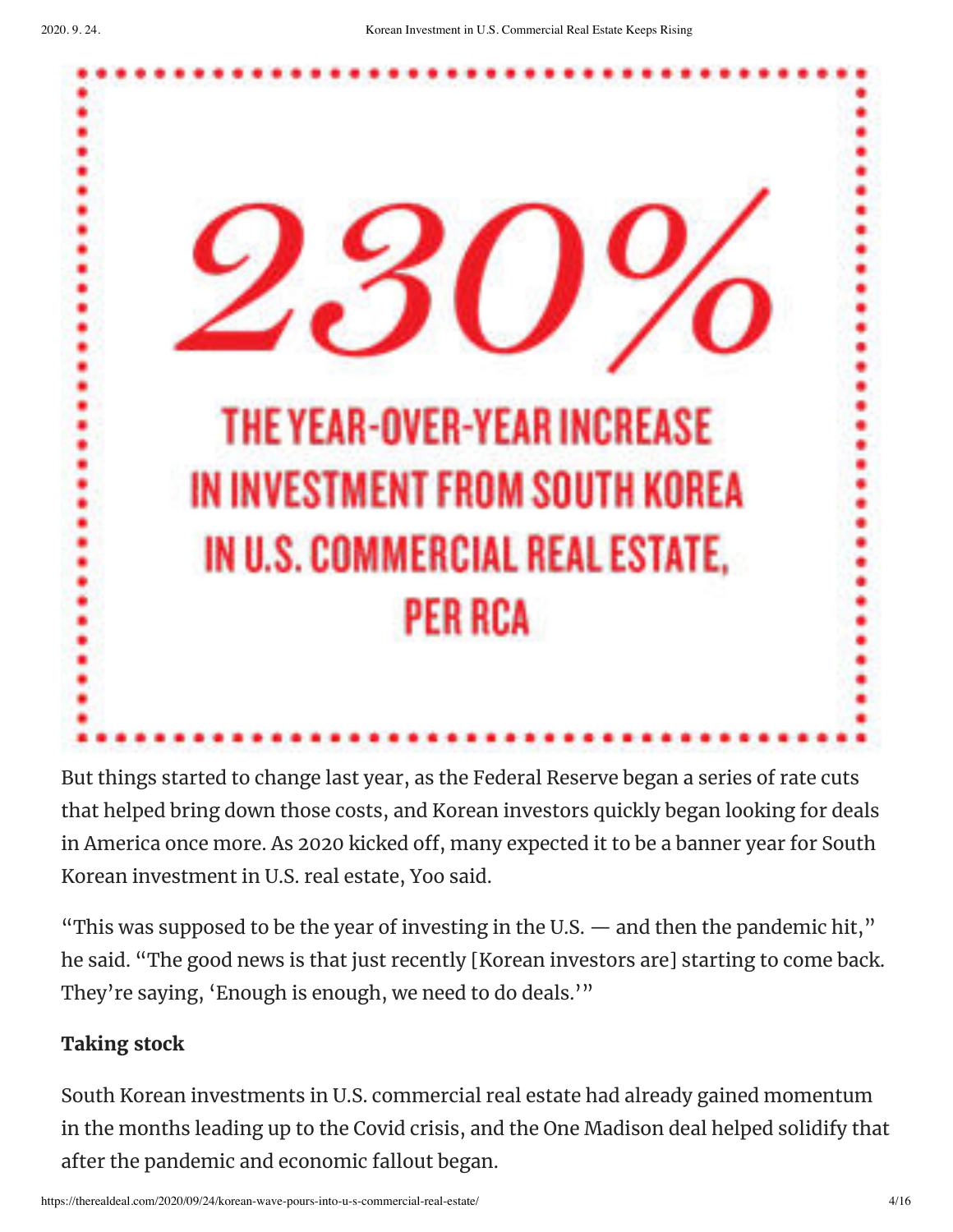For SL Green and other major property owners looking for equity partners in hard times, there's an added dose of goodwill.

"The National Pension Service of Korea is excited to join SL Green in another marquee project that will strengthen our already proven partnership, " Scott Kim, the pension fund's head of real estate investment, said in a statement in May after the deal closed.

SL Green did not respond to requests for comment.

While the One Madison deal set a new record for South Korea in the 12-month period RCA analyzed, the second largest Korean acquisition since July 2019 was 195 Broadway, an office building in Lower Manhattan. Korea Investment & Securities and Samsung SRA Asset Management joined New York-based L&L Holding Company to buy a 95 percent stake in the tower from JPMorgan Asset Management for \$475 million.

The securities firm and Samsung's real estate investment vehicle then moved to source equity from additional investors back home, a common practice with outbound real estate investment from South Korea. Samsung planned to collect about \$50 million from financial institutions, while KIS set up a \$200 million retail fund for mom-and-pop investors, the Korea Economic Daily reported last year.

At the same time, South Korea's appetite for U.S. real estate extends beyond New York.

In September 2019, a group of companies including Hana Financial Investment and KDB Life Insurance paid about \$100 million for a majority stake in AT&T's global headquarters in Dallas.

The Texas metropolis saw another big Korean deal in February as KB Asset Management paid about \$370 million for the office and retail components of the Union, a 866,000square-foot mixed-use complex completed in 2018.

Meanwhile, KIS and Tiger Alternative Investors went on a student housing buying spree in California, Michigan, Texas and Florida, investing more than \$700 million alongside other U.S.-based partners, according to RCA.

Korean conglomerate Aju Group also expanded its U.S. footprint in late 2019, acquiring two [Manhattan](https://therealdeal.com/2019/09/30/south-korean-firm-snaps-up-two-midtown-hotels-for-137m/) hotels and the Ace Hotel in downtown Los Angeles for a total of \$250 million.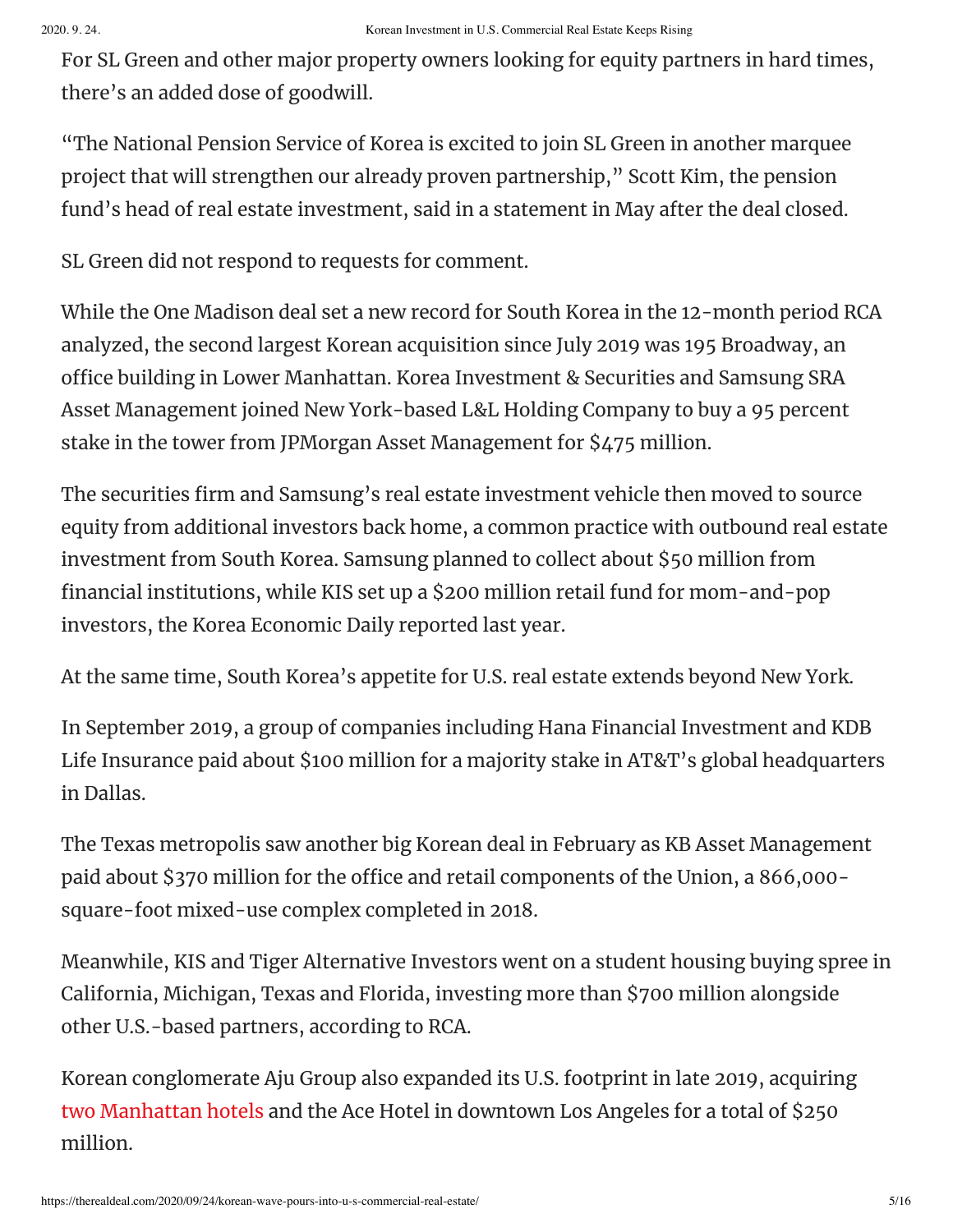But the most prominent Korean acquisition of all was one that failed to close.

Last September, Mirae Asset Management emerged as the winning bidder for a \$5.8 billion hotel portfolio owned by China's embattled Anbang Insurance Group. In May, however, Mirae moved to terminate the deai.

While Anbang argues that Mirae simply got cold feet because of the pandemic, Mirae has pointed to a [convoluted](https://therealdeal.com/2020/08/31/allegations-fly-in-trial-over-anbang-and-miraes-5-8b-hotel-deal/) deed fraud scheme. The tangle of alleged claims to ownership of the hotels has mystified court officers as well.

"Those folks have vanished into the ether, " Travis Laster, vice chancellor on the Delaware Court of Chancery, said in [May](https://therealdeal.com/2020/05/22/buyers-remorse-how-anbangs-5-8b-hotel-deal-went-sideways/). "It may be because they never existed in the first place. It may be because they are fraudsters. It may be because they are somewhere in China."

### **A new normal**

However Mirae's dispute with Anbang plays out, big hotel sales face major headwinds as the pandemic continues.

But there are still deals to be made in other sectors.

With historic levels of dry powder waiting to be deployed, investors around the world have been trying to figure out how to make deals work in the age of social distancing and quarantines.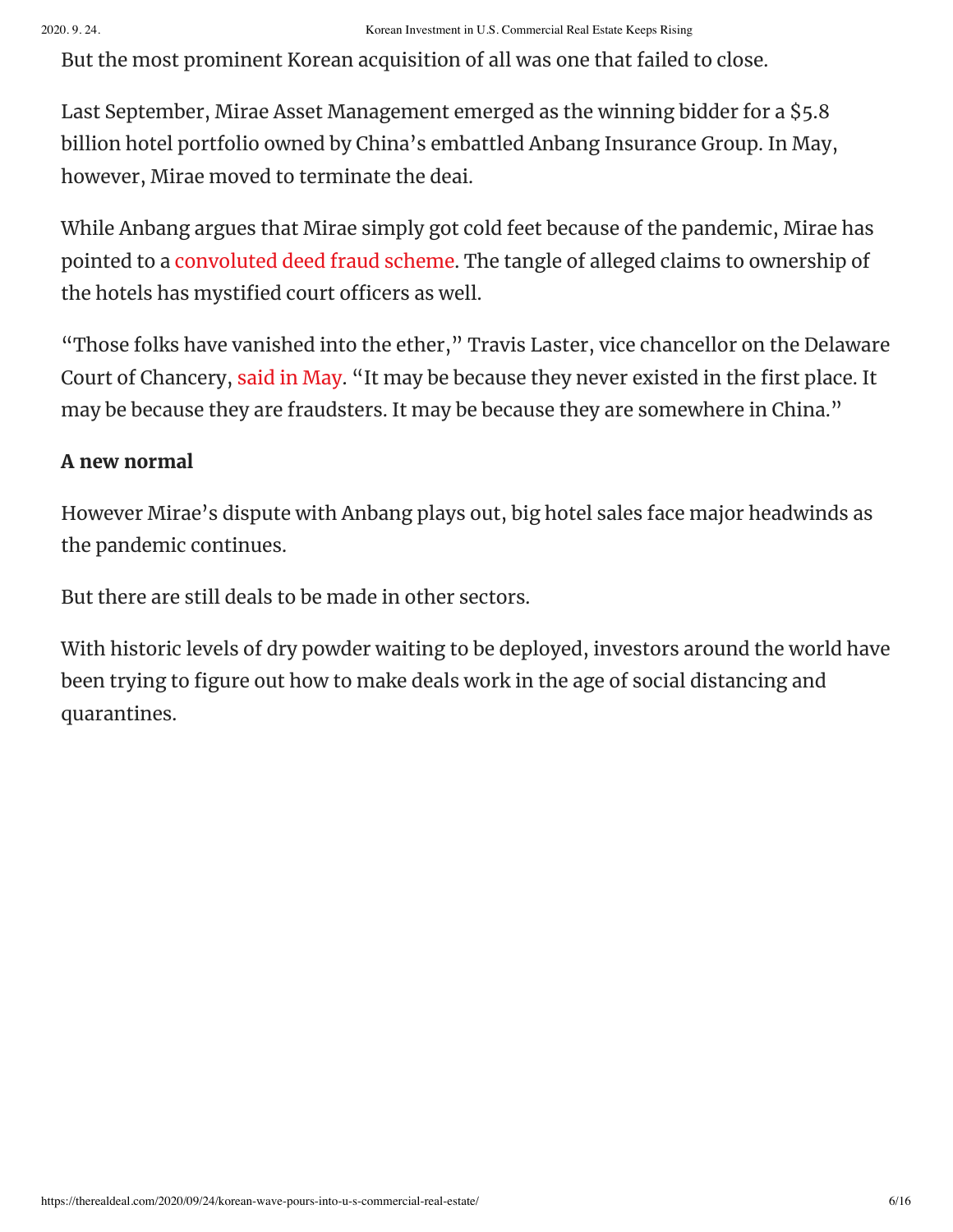# **CROSS-BORDER DIRECT INVESTMENTS IN THE U.S.**



## *(Click to enlarge)*

"There's a unique feature to this crisis in that, even for domestic investors, there have been new challenges associated with evaluating investment opportunities [on the ground], " said Sam Chandan, dean of NYU's Schack Institute of Real Estate.

"Even more so with investors from abroad, because of travel restrictions, " he added.

While some of the larger asset managers in South Korea will have boots on the ground in the U.S., the syndicated nature of most Korean deals adds another wrinkle to the process.

As part of the usual protocol, end investors in Korea also have to make site visits before their investment committees can sign off on deals, Yoo said.

"There's been a focus on getting creative and entrepreneurial about how to get something done, " said Maggie Coleman, JLL's head of international capital for the Americas. "The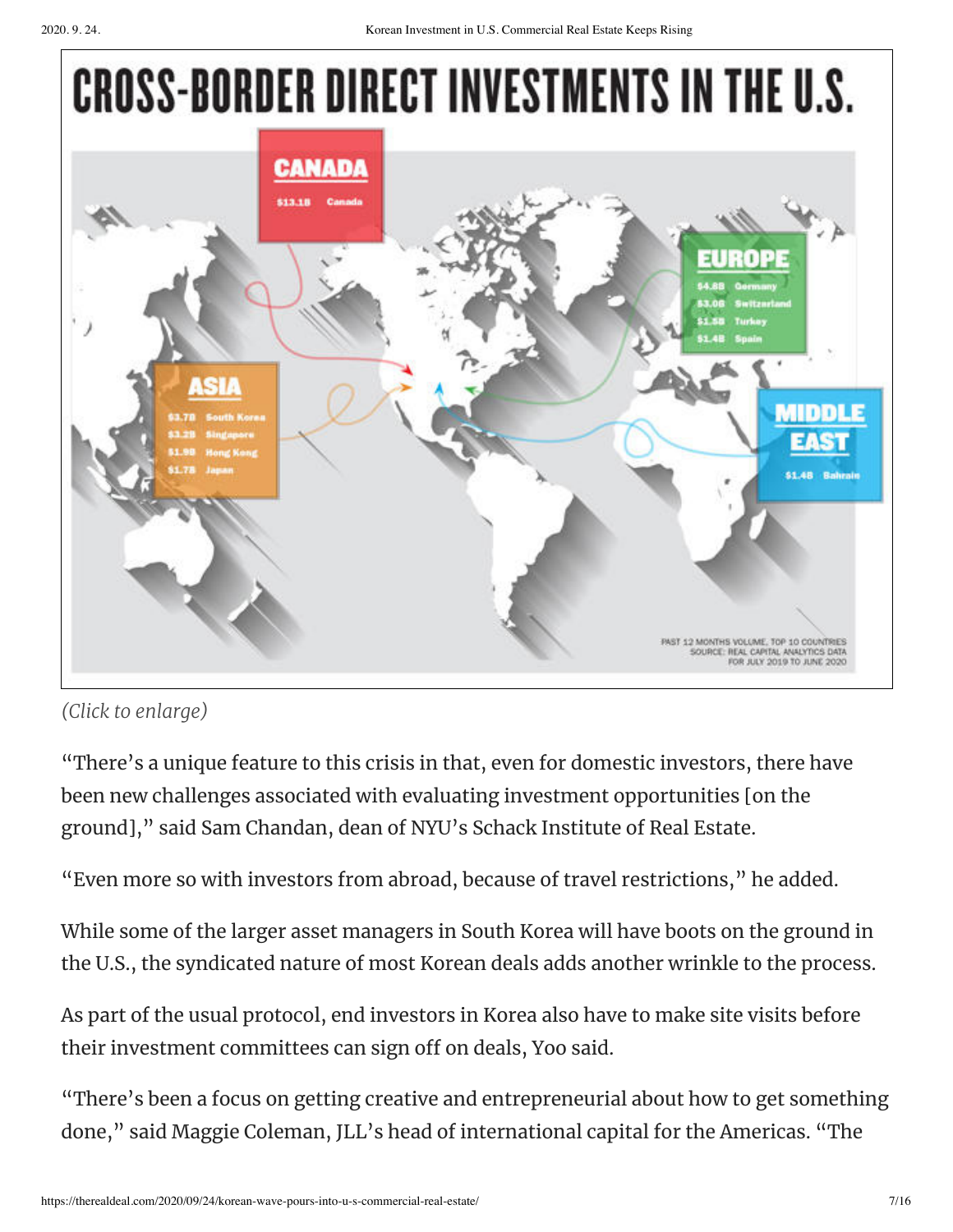South Korean investors we work with, across the spectrum, have remained active in reviewing deals throughout this timeframe."

Sources mentioned a wide range of ways investors have handled due diligence in recent months.

Virtual tours have become more common, and some investors have delegated site visits to local partners or brokerages. Some have had New York-based employees drive long distances to examine a site, and others have simply included two-week quarantines in their travel plans.

And in some cases, investors have made arrangements with securities companies where the closing of a deal is contingent on a site tour at a later date.

"The idea is that within a year, hopefully, they'll be able to come in, and if they find something in their due diligence or there are legal issues, they have the right to sell back to the securities company," said Kwon Lee, a partner at Mayer Brown's New York office and co-head of the law firm's U.S. Asia Real Estate practice.

"That's been a recent innovation, to make sure end investors feel comfortable, " he added.

### **A European tour**

When investing in commercial properties in the States, foreign buyers will often seek to hedge their exposure to currency fluctuations by buying financial instruments that can offset the impact of adverse changes in exchange rates.

Given the way that currency swaps work, higher interest rates tend to make hedging more expensive. This has been a major concern for Korean institutional investors, who are by and large required to hedge currency risk on their equity investments due to the country's regulatory environment.

"The cost of hedging prior to Covid stood at over 200 basis points, " said Alex Foshay, head of Newmark Knight Frank's international capital markets division. That made South Korea "extremely uncompetitive in the U.S. market, " he noted.

"So they were directing all of their investment to the European Union, which has seen unprecedented levels of Korean investment in the past two years, " Foshay added.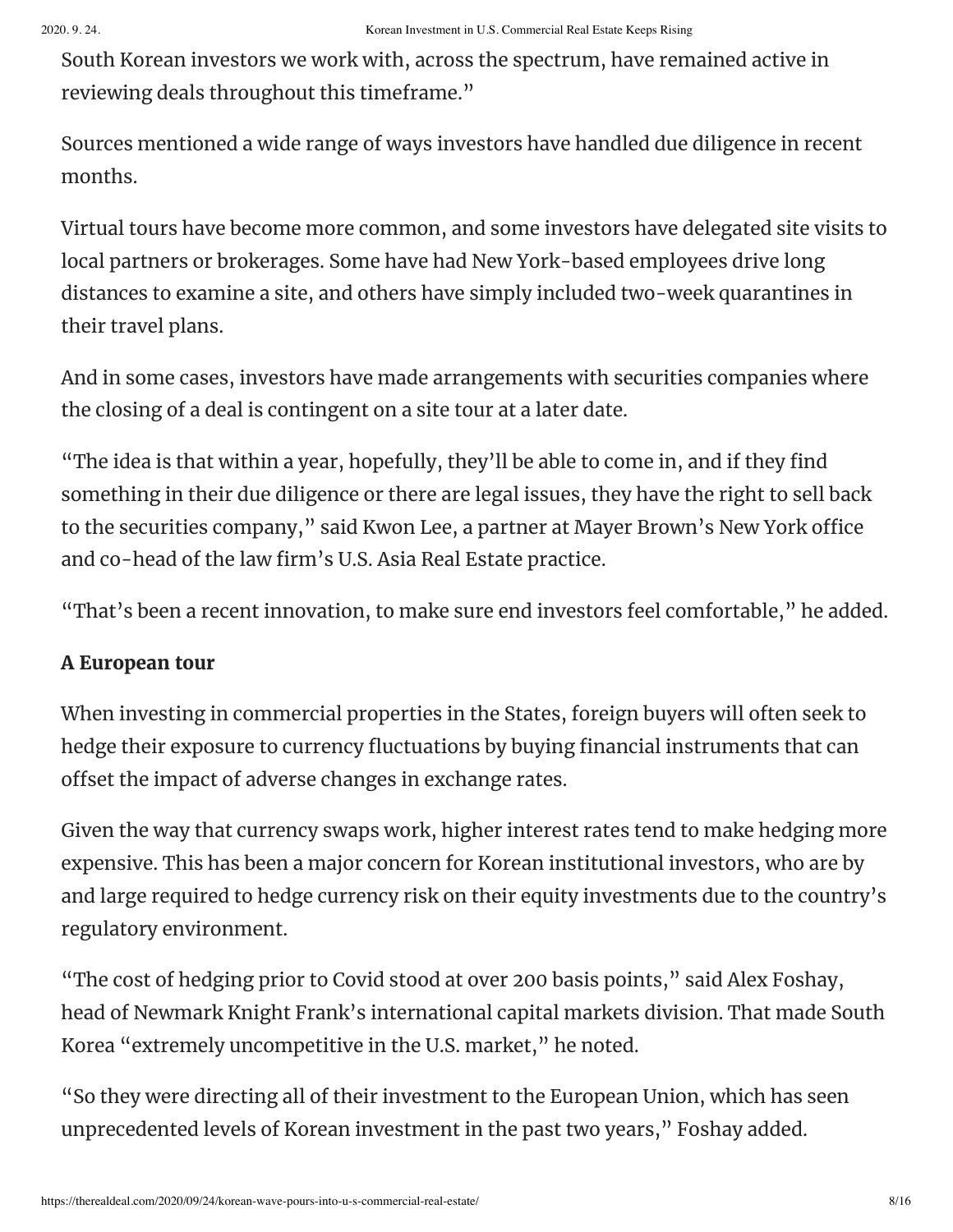# "The market [in Europe] got very tight and the pricing got aggressive. The securities firms started getting stuck, and they couldn't sell down the equity because the institutions didn't want it anymore."

**THOMAS YOO, WILLOW RIVER CAPITAL MANAGEMENT** 

The Korean buying binge in Europe began in London, with massive deals like the National Pension Service's \$1.5 billion acquisition of Goldman Sachs' new headquarters in the British capital. As Brexit worries grew and competition heated up, Korean firms moved to the continent in search of new opportunities, scooping up major properties in France, Belgium, Germany, Slovakia, Poland and elsewhere.

But by late last year, this wave of demand had started to make it difficult to find good investment opportunities.

"The market [in Europe] got very tight and the pricing got aggressive, " Yoo said. "The securities firms started getting stuck, and they couldn't sell down the equity because the institutions didn't want it anymore."

Just as the European market appeared to be near saturation, the Federal Reserve began cutting its benchmark rate, opening up a range of investment opportunities that had been largely closed off for the past several years.

Further rate cuts in the wake of the pandemic mean that hedging costs for U.S. investment will likely stay low for years to come.

## **Securities blanket**

Since regulatory reforms loosened capital requirements for securities firms in South Korea in 2014, these companies have played a major role in facilitating overseas real estate investment.

A typical real estate acquisition involves a two-step process for these companies. First, a licensed asset manager sets up a tax-efficient, single-purpose trust for a deal and issues beneficiary certificates.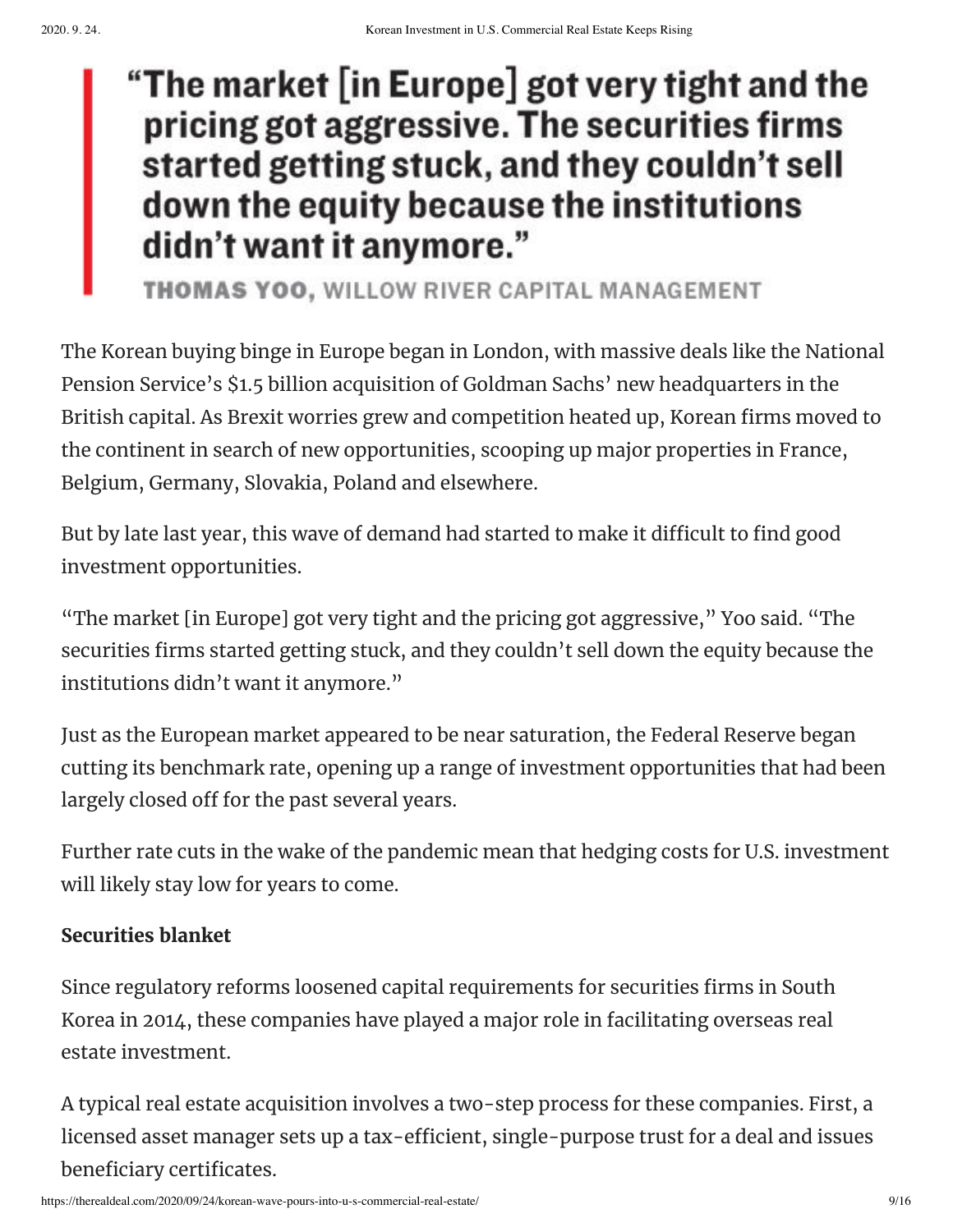Securities firms then buy up these certificates and sell them to numerous end investors.

"This expedites the process because, when you have four or five investors that all have to go through their own committee process, it takes a long time, " Lee said.

"So rather than doing that, one or two major securities firms come in to close the deal, and then they sell down the interest, " Lee said.

Another driver of outbound investment from Korea has been the saturation of the real estate markets at home.

"The country is relatively small, so the domestic market is small compared to all the capital they have to deploy, " Yoo said.

#### **Core concentrations**

Even as prohibitive hedging costs had blocked Korean institutions from making equity plays in U.S. real estate, the country had emerged as a dominant source of foreign debt investment.

Last year, investors in South Korea accounted for 17 percent of cross-border investment in U.S. commercial real estate on the debt side, more than any other country, according to Preqin.

So far in 2020, that percentage has risen to 28, about as much as the next three countries — Canada, Japan and China — combined.

Due to favorable tax treatment and higher returns on investment, Korean lenders carved out a niche in the mezzanine lending space in particular. But much of that lending was concentrated on hotels, an asset class that is now under serious pressure due to the pandemic.

"Hospitality was the plurality of the types of debt deals we were seeing, from a few years ago all the way up to just before the pandemic, " said Dave Stewart, another partner in the real estate practice of Mayer Brown's New York office.

Most investors Stewart works with have yet to take losses on these positions, he said, as many have worked out temporary arrangements with their lenders to postpone debt obligations.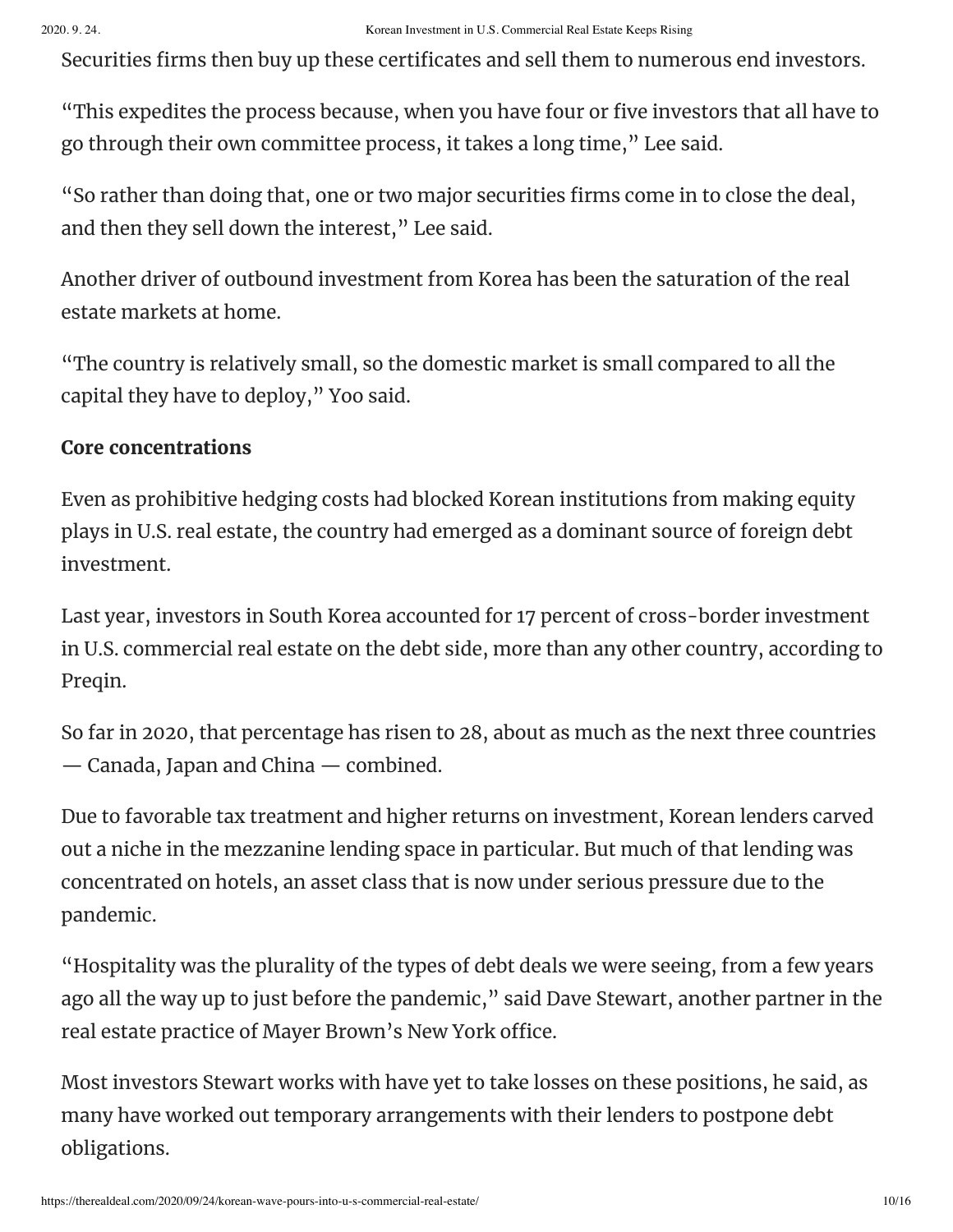"It was an extended bull run, and now they're seeing what can happen when the markets go bad, " Yoo said, adding that he expects Korean investors to remain active in major U.S. real estate markets post-coronavirus.

Although foreign appetites for U.S. commercial properties are still strong, the pandemic has narrowed the range of options that overseas buyers are considering.

"Market uncertainty is driving them to a very narrow definition of 'core'  $-$  lease terms of over 10 years, highly credit-worthy tenancies, relatively modern assets in good locations, " Foshay of Newmark Knight Frank said.

He added that investors from South Korea are most aggressive in this "core sector" with German funds, which had also faced hedging cost headwinds, coming in close behind. In the months since coronavirus began, Korean firms have acquired logistics facilities in Germany, Poland and Scotland and have been seeking similar opportunities in the U.S. as well.

A partnership between the New York real estate investment trust VEREIT and KIS acquired a 2.3 million-square-foot distribution and warehouse facility in Dallas for \$250 million last month, for example. And Foshay noted that Mirae and Hana are closing in on big hundred-million-dollar deals for Amazon-leased facilities in the States.

"We sort of hit a reset button with Covid, and the economic cycle, " Foshay said, adding that he expects to see "a prolonged run" of investment from South Korean and other Asian-Pacific countries as hedging costs remain low.

### **Trade tensions**

One big difference from the previous cycle, however, will likely be a lack of overseas investment from China, largely due to the country's capital controls. The U.S. government's recent moves against TikTok and [WeChat](https://therealdeal.com/2020/09/03/tiktok-clarice-why-the-governments-moves-against-chinese-firms-could-hurt-real-estate/) haven't helped, as Trump's ongoing trade war raises new concerns for a wide range of Chinese companies seeking to do business in the States.

For the time being, that means major sources of cross-border investment into U.S. real estate will come from countries where geopolitics are much less contentious.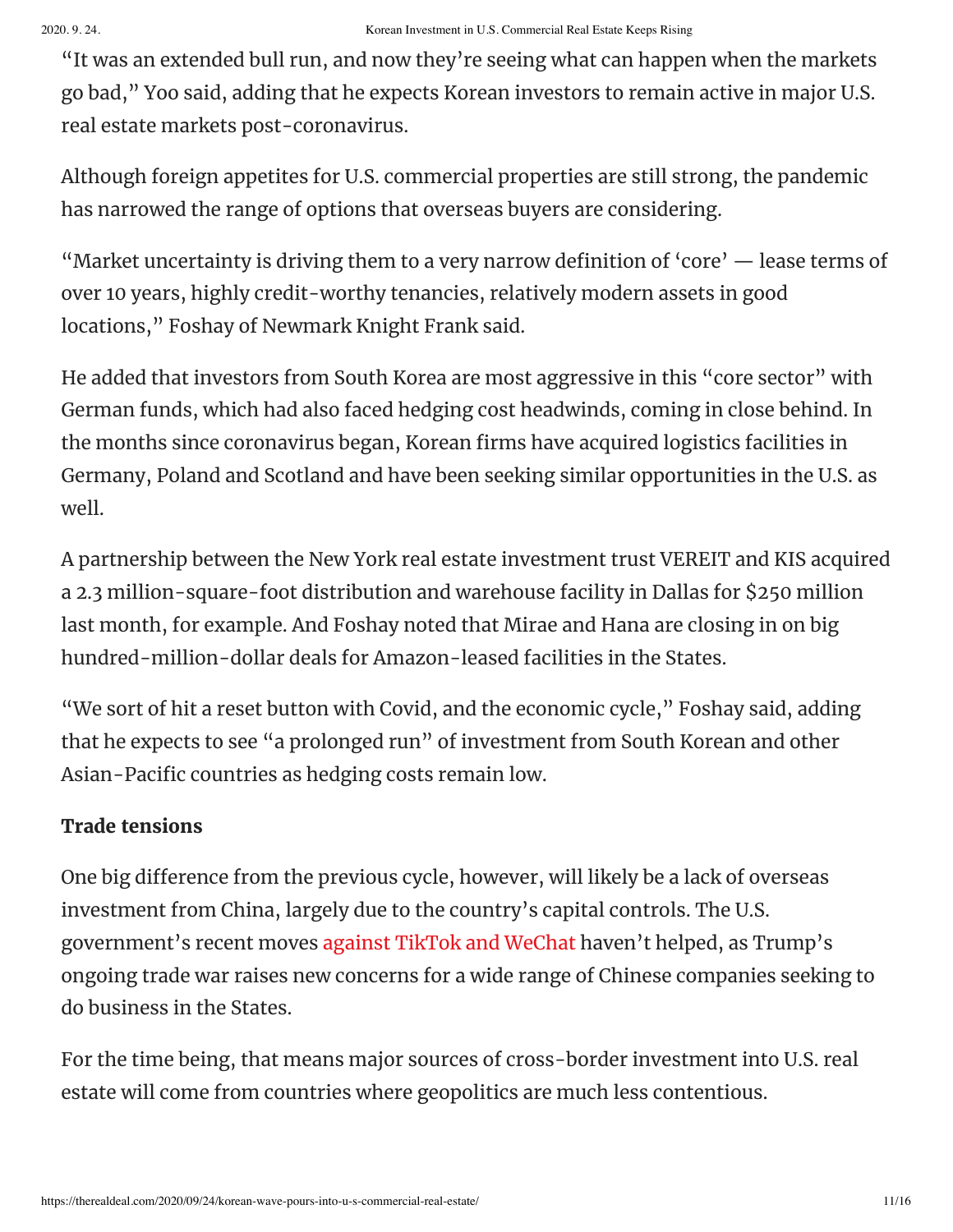"These are friendly nations that are allies, and there's a nice tax treaty between the two countries, " Yoo said in reference to the relationship between South Korea and the U.S. "It's a very interdependent type of relationship."

That said, the Trump administration has also put relations with Canada, Germany and South Korea into question on more than one occasion  $-$  over issues including tariffs and the costs of hosting U.S. military bases.

"Changes in almost any bilateral relationship are something that investors around the world are considering, " Chandan said. "Even with Canada, there have been disruptions in trade flows."

But to the extent that the worldwide geopolitical situation remains uncertain, sources say that could bolster America's status as a safe haven for foreign investment. That's largely due to the country's relatively open business markets and its unique position in the world economy with the U.S. dollar serving as the world's de facto reserve currency.

"Overall, the U.S. market is still a source of transparency and capital preservation, " JLL's Coleman said. "And as institutional groups are focusing on diversification outside of their region, it will be a recipient of capital."



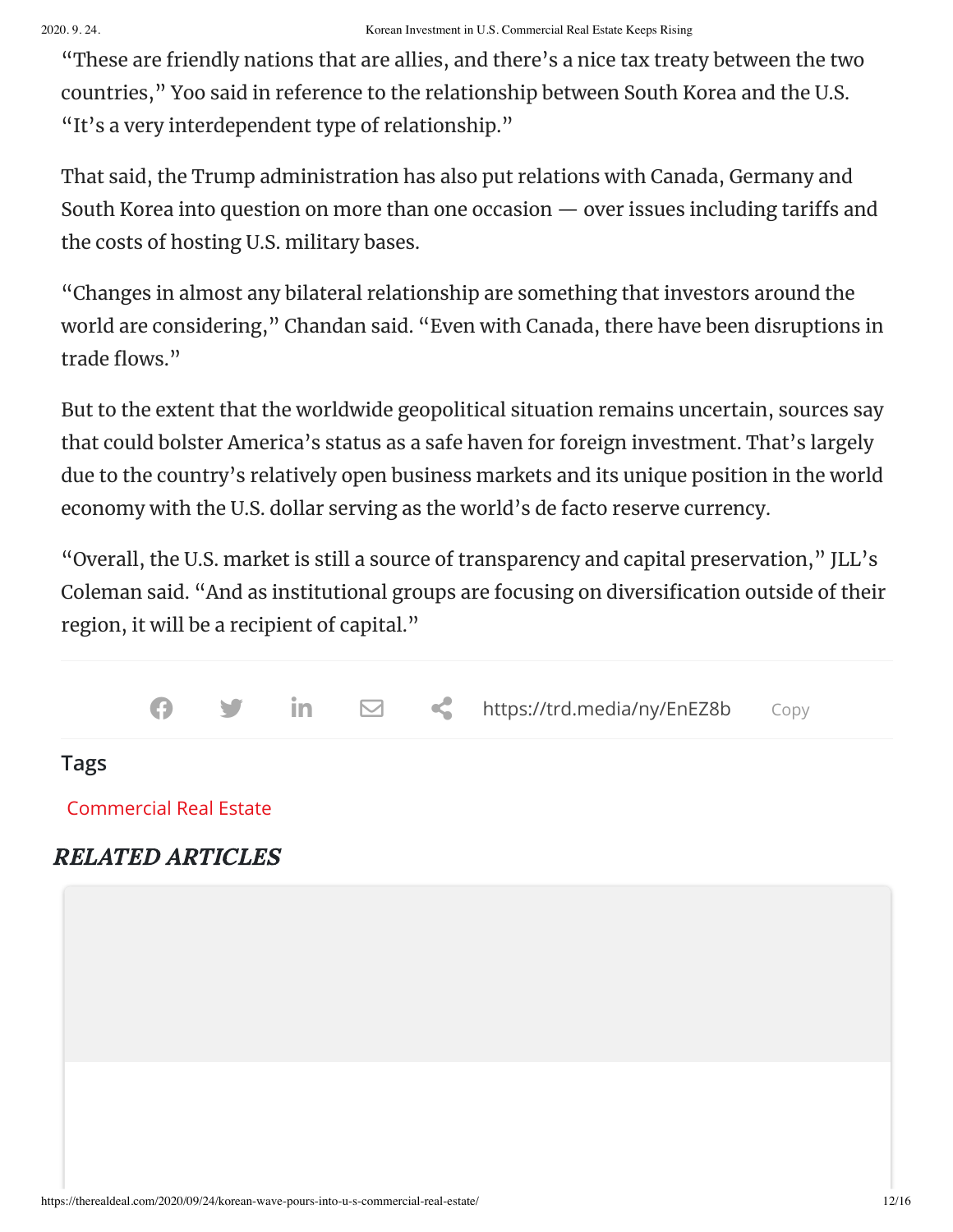### [\\$60M mezz loan on Ian Schrager's Public Hotel is for sale](https://therealdeal.com/2020/09/24/60m-mezz-loan-on-ian-schragers-public-hotel-is-for-sale/?utm_source=internal&utm_medium=after_article&utm_campaign=related_article)

[J.C. Penney to keep Bay Shore outpost open for now](https://therealdeal.com/2020/09/24/j-c-penney-to-keep-bay-shore-outpost-open-for-now/?utm_source=internal&utm_medium=after_article&utm_campaign=related_article)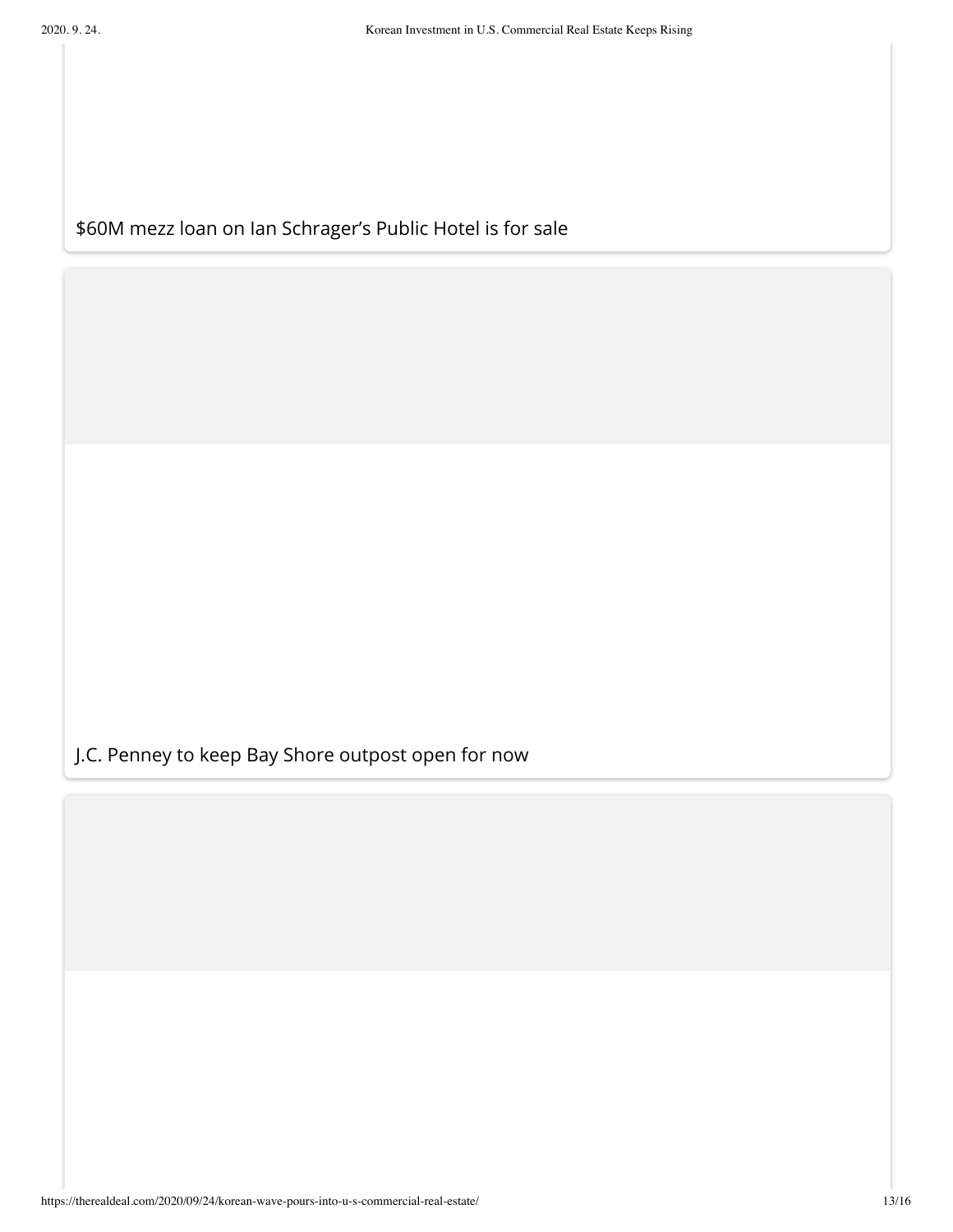[NYC's multifamily lenders see shares tumble in 2020](https://therealdeal.com/2020/09/24/nycs-multifamily-lenders-see-shares-tumble-in-2020/?utm_source=internal&utm_medium=after_article&utm_campaign=related_article)

Report: Office market won't return to glory until 2025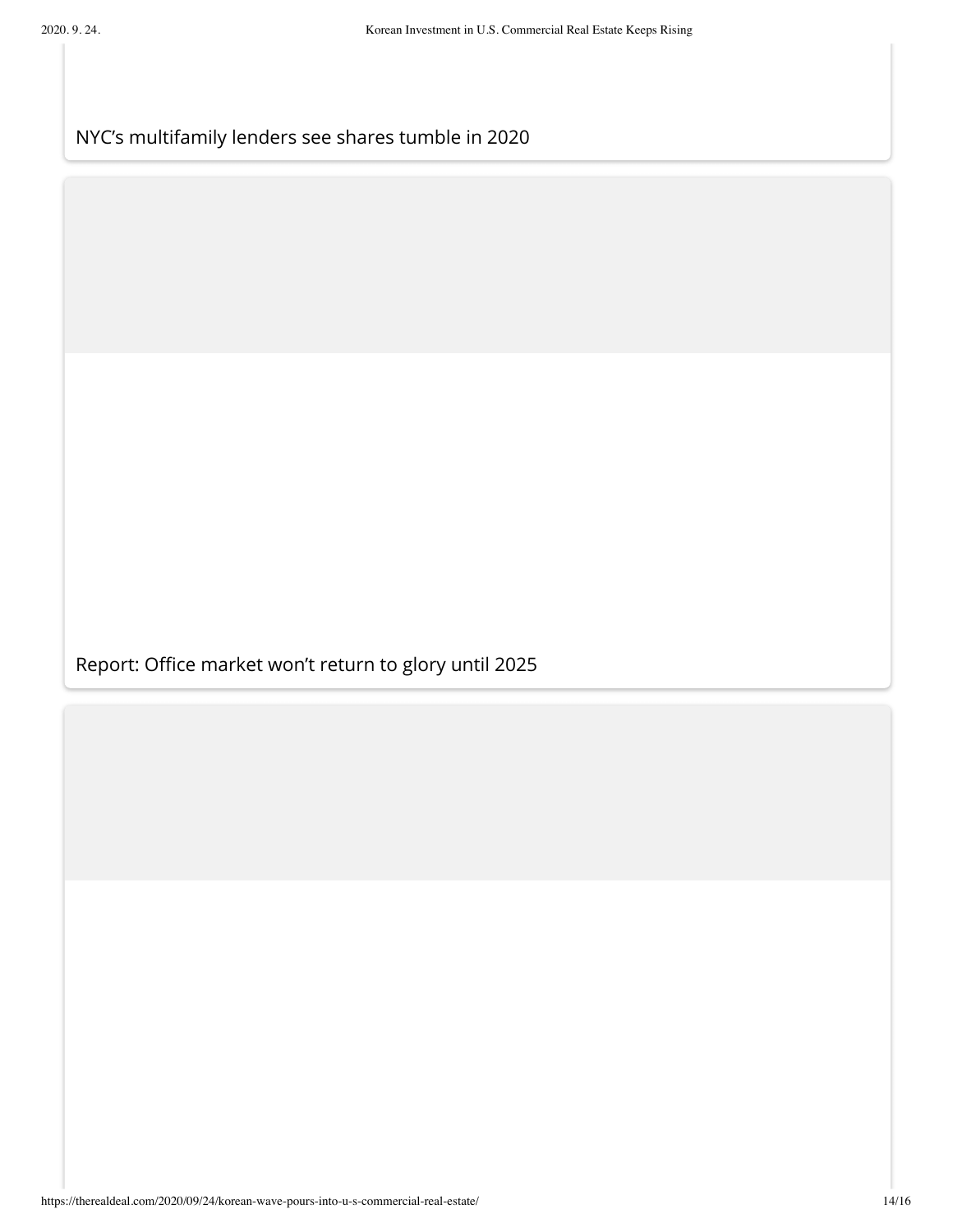Operator of Martinique Hotel in Manhattan files for bankruptcy

[Bed Bath & Beyond will permanently close UES store](https://therealdeal.com/2020/09/23/bed-bath-beyond-will-permanently-close-ues-store/?utm_source=internal&utm_medium=after_article&utm_campaign=related_article)

[Private school to expand in former Chelsea Art Museum building](https://therealdeal.com/2020/09/23/private-school-to-expand-in-former-chelsea-art-museum-building/?utm_source=internal&utm_medium=after_article&utm_campaign=related_article)